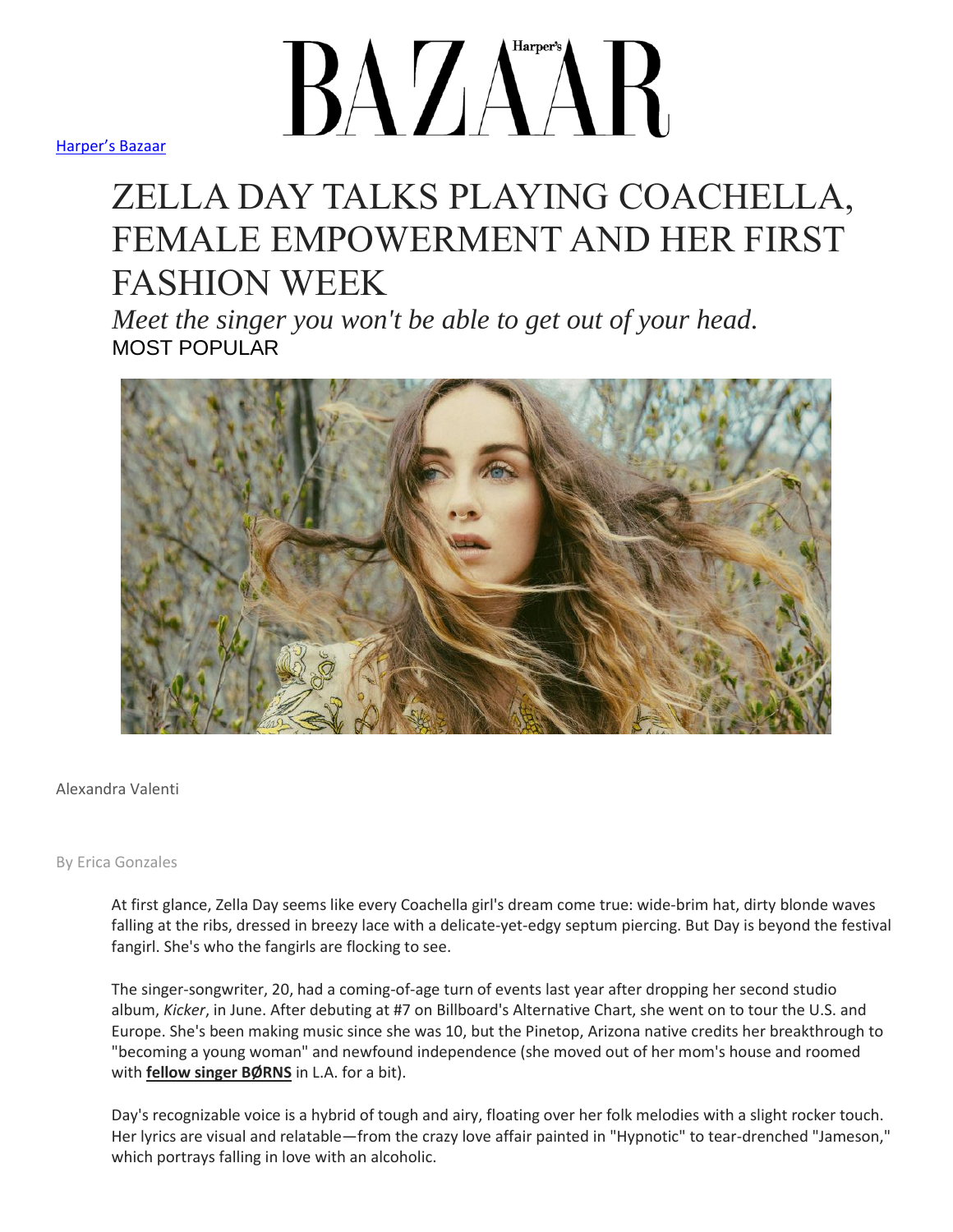For an artist as hands-on as Day, music isn't isolated. "I want the people who are consuming my music and any of my creative content to feel like it's really coming from me," she says. That applies to everything from music videos to the girl-power initiative she's launching called Headstrong Mama, named after a lyric in "Hypnotic."

Now, she says her next frontier is fashion; but from her calculated (and enviable) bohemian ensembles, it looks like she's already claimed her stake. To Day, attending her first fashion week in February—and possibly performing at a few shows—is merely dipping her toes in the water.

But before that storm hits, the singer-songwriter talked to BAZAAR about her triumphs so far.

## **Harper's BAZAAR: How does it feel to be playing Coachella for the first time this year?**

**Zella Day:** It feels good, it feels like a badge of honor, honestly. Amongst the artists here, in California, that festival is such a big deal. People live and die for Coachella. So to be a part of it on such a big scale is really flattering, and I feel really lucky to be part of the community.

## **HB: You played a handful of festivals last summer, too. How do you handle running around from one to another?**

**ZD:** I think festivals are way more easygoing than back-to-back tours are. 'Cause for me, when you get to go to a festival, you get to hang out all day, and you're really taken care of, and there's usually a little artist village where all the artists have their own tents, and it's catered, and then you go and play an hour-long set depending on where you are on the lineup. And then you go back and you hang out and you even get to go watch other artists play. So it's really just a fun interactive experience for everybody.

#### **HB: Where do your descriptive lyrics and a distinct sound draw from?**

**ZD:** Well I am growing so much and changing so much as a human being from being a young woman, to feeling more like an adult. The more that I travel, the more people that I meet, the more experiences that are really a testament to the kind of person that I am, and you hear about my experiences and my growth through my music. I think that that is really relatable. The more transparent you are about, you know, the not so happy times, or the happy times, or the things that you're embarrassed or ashamed of or proud of, it's all in Kicker, and all in my music. I'm just inspired by life in general and what it's bringing to me.

# **HB: Did growing up Arizona and starting out singing in coffee shops influence the kind of music that you went into?**

**ZD:** Yes, I mean I was surrounded by a lot of singer-songwriters, which is pretty typical "coffee shop." I started playing open mics when I was nine, and so the acoustic guitar has always been an extension of my body, even, because I've been doing it since I was such a child. I definitely was inspired by a lot of folk music. I was surrounded by that and I definitely took a liking to lyricism, and a lot of what our greatest folk artists are saying in their music. I loved Bob Dylan when I was a kid.

#### **HB: Your biggest single right now is "Hypnotic." Can you walk me through what it was like making that and what it meant for you writing it?**

**ZD:** "Hypnotic" is about the tension between the man and a woman when it comes to the power struggle in a new relationship. The love is so powerful that both people have to surrender. I think that's the funny thing about dating somebody for the first time, it's kind of a question of who wears the pants, or who's gonna text you first, how much am I supposed to put myself out there, and it makes you feel a little bit crazy. But at the end of the day, it's not about that. And if it's the right person you don't have to worry about that.

#### **HB: What are you working on right now? Are you already working on the next album?**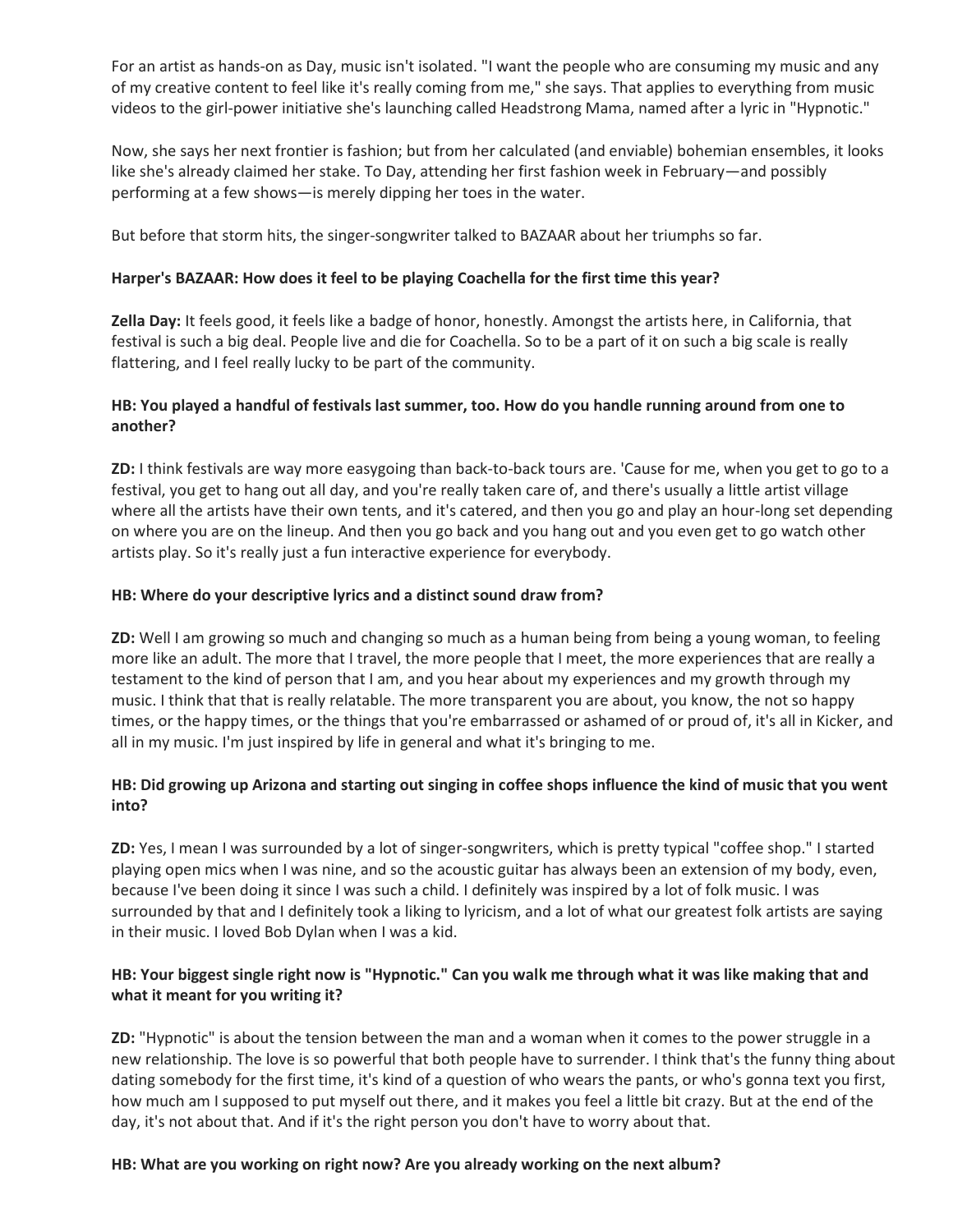**ZD:** Right now, today, I am working a lot on the Headstrong Mama campaign that I'm kind of developing with my mom, who I've been making these t-shirts with. So I'm kind of starting a movement there. I'm really looking forward to Coachella. There's a lot of preparation that goes into that. I want it to be a very special set that I play. I'm looking forward to attending fashion week in New York, that will be great, I'll probably be playing a couple of shows there, whether they be acoustic or full band, I'm not sure yet. And I'm writing all the time. I'm a writer, so the writing doesn't stop. And when it becomes time to make another record, I'm going to be well prepared.

## **HB: Tell me a little more about the Headstrong Mama campaign. What's it about?**

**ZD:** It's kind of about celebrating strong feminine energy. I want men and women to both feel a part in the flourishment of female power. So I want to celebrate that power that women have, that they acquired and are still acquiring all over the world. And it's kind of my way of joining the movement and bringing positive attention to an overgrowing awareness of females everywhere who are breaking the mold.

# **HB: Did you take inspiration for this campaign from your life? Were you surrounded by a lot of strong females?**

**ZD:** Yeah. I had a really supportive upbringing. I was lucky to be in a household where whatever I wanted to do was supported and my music was always such a natural part of me, and I was never told that I couldn't do it. So I've always been able to follow my heart and my instincts and what I love, that being my art. And I know that not everybody really has that chance or that environment, the same one that I did, so I kind of want to help in any way that I can.

#### **HB: You have a really cool, Cali boho kind of look. How did you develop your style?**

**ZD:** So I lived in Arizona and I moved out to California about four years ago and I always saw myself as this California boho girl. That was in my mind, my ideal; that was my paradigm. And when I got here, I started realizing the more time that I lived here, what made me special was that I was from a different place. That place being Pinetop, Arizona, the mountains of Arizona. And I started to kind of dive into the culture from back home: the Native Americans, the Apache reservations, southwest influences, even John Wayne, all the old cowboys, just the colors of the desert. Everything that I knew as a part of growing up, I embraced more when I was in California. So I would say that Arizona is a very big influence for me. I also come from a family of 'golden hippie child' women who were so amazing in the '70s, and I've grown up looking at photos of them with their crochet tops and no bras. So it's very hard to find me on a day where I'm actually wearing a bra. And I'm really inspired by the '60s and '70s era. I've always been a fan of natural beauty, and those eras really, really display that.

# **HB: Was fashion always something that interested you?**

**ZD:** Yeah, it was something that interested me, but in my environment growing up, I grew up in a small town of 7,000 people, and the only place to buy clothing was either online or at Wal-Mart. I kid you not. There wasn't a mall, there was no flea market, there was no vintage shopping, I didn't have a Buffalo Exchange. But I did take risks in my own way as much as I could, having the information that I did. So I definitely was different, but I'm not gonna lie, a really big trend in my high school, especially for the girls who rode horses and the rodeo queens, was the bedazzled jeans. So I definitely owned a pair of bedazzled jeans when I was in junior high school. But also I was pushing the boundaries. Like I said, I loved California hippie style. I was feeling a little bit repressed, as far as fashion goes, and when I moved to California, I got to fully express myself in ways that I had been waiting for because I have access to some of the best vintage shops and warehouses in the country. And flea markets are really big for me. I'm starting to develop relationships with designers here. For example, for Seth Meyers, the late night show I just played, I had a custom jumpsuit made for me. It was one of a kind. I'm excited about mixing vintage pieces and custom pieces so that everything I wear is just an expression of who I am as an artist.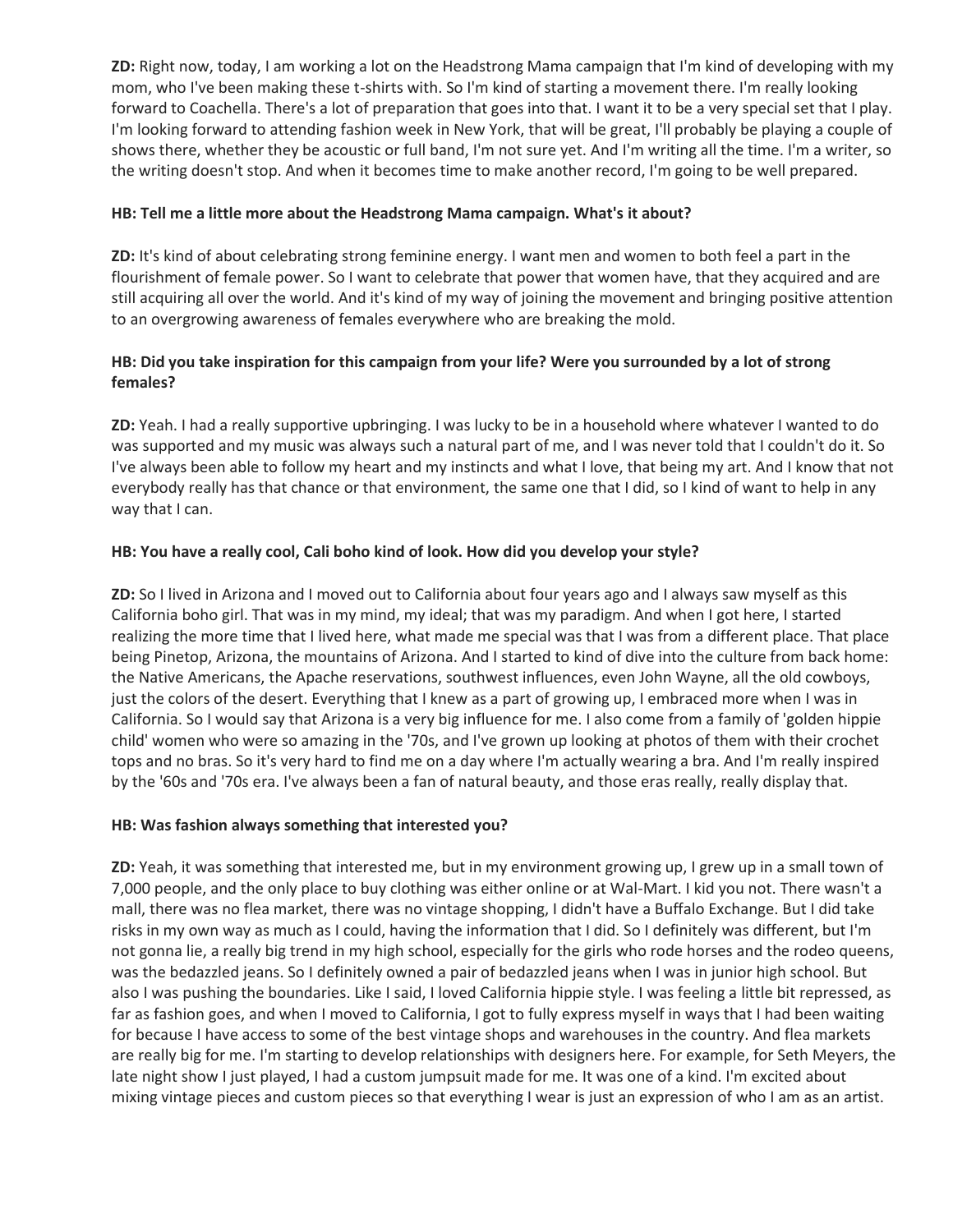

Day in a custom jumpsuit performing on Late Night with Seth Meyers on Jan 4.

Getty

#### **HB: Who are some of your favorite designers or vintage stores out there?**

**ZD:** Saint Laurent, I have always loved, and I have a couple of pieces that are my prized possessions. Hedi Slimane and everything that he has done with artists has been really inspiring for me. I feel like they have chosen such perfect people to represent their brand, so I pay close attention to what they do. Also as far as vintage, I live really close to SquaresVille, which is really great. I really like going to American Rag, that's a really fun one, they always have good selections. When I'm home and I have a free Sunday, I'll go to the flea market on Fairfax, and also the Rose Bowl is amazing, in Pasadena. It's every second Sunday of the month. Those are kind of like my little secrets.

#### **HB: Who are some of your style icons?**

**ZD:** I am a fan of Jane Birkin, Bianca Jagger, Stevie Nicks definitely. Mick Jagger has also been a big one for me, I really love him and I love how his style is unisex, universal, androgynous. I really enjoy Joni Mitchell and her California bohemian little self. I guess somebody a little more current, I like Erin Wasson and also Abbey Lee Kershaw; I like the vibe she's got going on.

# **HB: You got to experience [Stella McCartney's Pre-Fall 2016 presentation](http://www.harpersbazaar.com/celebrity/party-pictures/news/g6713/stella-mccartney-fall-2016-collection-party/) at Amoeba Records recently, right? What was that like for you?**

**ZD:** That was crazy. I got to wear a Stella McCartney dress, and I took my little sister Mia, and we got to hang out, and Pink played a set, and Brian Wilson played a set. I got to hang out with the Haim girls a little bit, I met Kate Hudson, who has been a supporter of my music. It was a really amazing place to be.